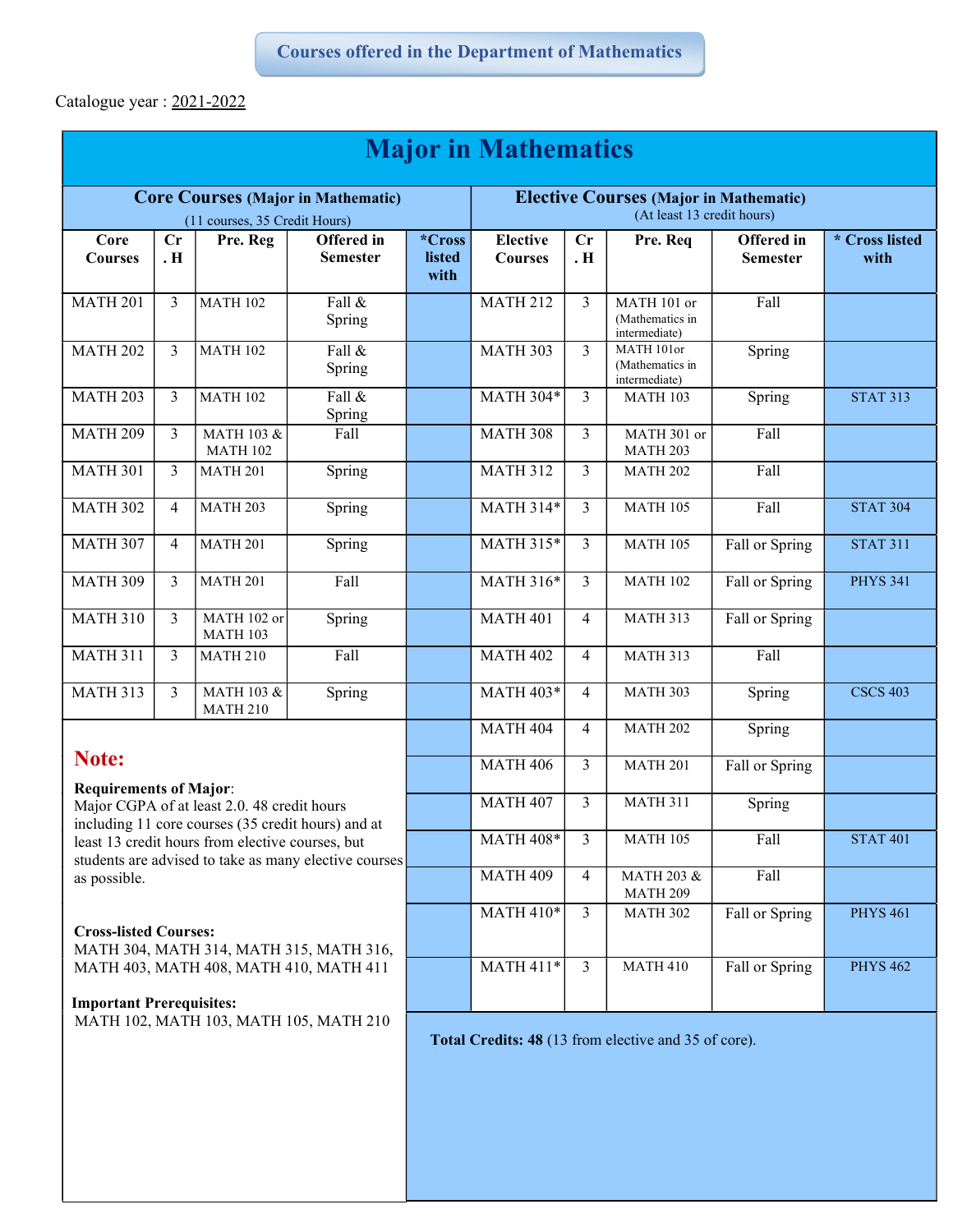Roadmap for Mathematics Majors

Catalogue year: 2021-2022

| <b>Freshmen</b> year                                                                                                                                                |                                                                       |                                                                                             |                                         |                         |                                                                                                |  |  |  |  |  |
|---------------------------------------------------------------------------------------------------------------------------------------------------------------------|-----------------------------------------------------------------------|---------------------------------------------------------------------------------------------|-----------------------------------------|-------------------------|------------------------------------------------------------------------------------------------|--|--|--|--|--|
| Fall $2021$ (1 <sup>st</sup> semester)                                                                                                                              |                                                                       | Spring $2022 (2nd$ semester)                                                                |                                         |                         |                                                                                                |  |  |  |  |  |
| Course                                                                                                                                                              | <b>Credit</b><br>Hr                                                   | <b>Remarks/Status</b>                                                                       | Course                                  | <b>Credit</b><br>Hr     | <b>Remarks/Status</b>                                                                          |  |  |  |  |  |
| <b>UNIV100</b>                                                                                                                                                      | 3                                                                     |                                                                                             | Gen.Edu Course                          | $\mathfrak{Z}$          |                                                                                                |  |  |  |  |  |
| Gen.Edu Course                                                                                                                                                      | 3                                                                     |                                                                                             | Gen.Edu Course                          | $\overline{3}$          |                                                                                                |  |  |  |  |  |
| Gen.Edu Course                                                                                                                                                      | $\overline{3}$                                                        |                                                                                             | Gen.Edu Course                          | 3 or 4                  |                                                                                                |  |  |  |  |  |
| Gen.Edu Course                                                                                                                                                      | $\overline{3}$                                                        |                                                                                             | <b>MATH 102</b>                         | $\overline{3}$          |                                                                                                |  |  |  |  |  |
|                                                                                                                                                                     |                                                                       |                                                                                             | (it also includes in Gen.Edu<br>Course) |                         |                                                                                                |  |  |  |  |  |
| Gen.Edu Course                                                                                                                                                      | $3$ or 4                                                              |                                                                                             | <b>MATH 103</b>                         | $\overline{3}$          |                                                                                                |  |  |  |  |  |
|                                                                                                                                                                     |                                                                       |                                                                                             | (it also includes in Gen.Edu            |                         |                                                                                                |  |  |  |  |  |
|                                                                                                                                                                     |                                                                       |                                                                                             | Course)                                 |                         |                                                                                                |  |  |  |  |  |
| Sophomore year                                                                                                                                                      |                                                                       |                                                                                             |                                         |                         |                                                                                                |  |  |  |  |  |
|                                                                                                                                                                     | Fall 2022 ( $3rd$ semester)<br>Spring 2023 (4 <sup>th</sup> semester) |                                                                                             |                                         |                         |                                                                                                |  |  |  |  |  |
| Gen.Edu Course                                                                                                                                                      | 3                                                                     |                                                                                             | Gen.Edu Course                          | 3                       |                                                                                                |  |  |  |  |  |
| Gen.Edu Course                                                                                                                                                      | 3                                                                     |                                                                                             | Gen.Edu Course                          | 3                       |                                                                                                |  |  |  |  |  |
| Gen.Edu Course                                                                                                                                                      | $\overline{3}$ or 4                                                   |                                                                                             | <b>MATH 210</b>                         | $\overline{\mathbf{3}}$ |                                                                                                |  |  |  |  |  |
| <b>MATH 201</b>                                                                                                                                                     | 3                                                                     |                                                                                             | MATH 303 or MATH<br>304 or MATH 105     | $\overline{3}$          |                                                                                                |  |  |  |  |  |
| <b>MATH 202 or</b><br><b>MATH 203</b>                                                                                                                               | $\overline{3}$                                                        |                                                                                             | One free elective                       | $\overline{3}$          |                                                                                                |  |  |  |  |  |
| Fall 2023 ( $5th$ semester)                                                                                                                                         |                                                                       | <b>Junior</b> year                                                                          | Spring 2024 (6 <sup>th</sup> semester)  |                         |                                                                                                |  |  |  |  |  |
| MATH $202$ or<br><b>MATH 203</b>                                                                                                                                    | 3                                                                     |                                                                                             | <b>MATH 301</b>                         | 3                       |                                                                                                |  |  |  |  |  |
| <b>MATH 209</b>                                                                                                                                                     | 3                                                                     |                                                                                             | <b>MATH 310</b>                         | 3                       |                                                                                                |  |  |  |  |  |
| <b>MATH 309 or</b><br><b>MATH 311</b>                                                                                                                               | $\overline{3}$                                                        |                                                                                             | <b>MATH 313</b>                         | 3                       |                                                                                                |  |  |  |  |  |
| One math elective                                                                                                                                                   | 3 or 4                                                                |                                                                                             | <b>MATH 307 or</b>                      |                         |                                                                                                |  |  |  |  |  |
| from Category B                                                                                                                                                     |                                                                       |                                                                                             | <b>MATH 302</b>                         | 4                       |                                                                                                |  |  |  |  |  |
| One free elective                                                                                                                                                   | $\overline{3}$                                                        |                                                                                             | One free elective                       | 3                       |                                                                                                |  |  |  |  |  |
|                                                                                                                                                                     |                                                                       | <b>Senior year</b>                                                                          |                                         |                         |                                                                                                |  |  |  |  |  |
|                                                                                                                                                                     | Fall 2024 ( $7th$ semester)<br>Spring $2025(8th$ semester)            |                                                                                             |                                         |                         |                                                                                                |  |  |  |  |  |
| <b>MATH 309 or</b><br><b>MATH 311</b>                                                                                                                               | $\overline{3}$                                                        |                                                                                             | MATH 307 or<br><b>MATH 302</b>          | 4                       |                                                                                                |  |  |  |  |  |
| One math elective<br>from Category B                                                                                                                                | 3 or 4                                                                |                                                                                             | Two math electives<br>from Category A   | 6                       |                                                                                                |  |  |  |  |  |
| Three free electives                                                                                                                                                | 9                                                                     | We strongly recommend to<br>choose these free electives at<br>least two from math electives | Two to three free<br>electives          | 6 or 9                  | We strongly recommend to<br>choose these free electives<br>at least one from math<br>electives |  |  |  |  |  |
| <b>Total Credits:</b><br>124                                                                                                                                        |                                                                       |                                                                                             |                                         |                         |                                                                                                |  |  |  |  |  |
| Category A: MATH 201, MATH 202, MATH 203, MATH 301, MATH 302, MATH 303, MATH 304, MATH<br>307, MATH 310, MATH 313, MATH 315, MATH 403, MATH 404, MATH 407, MATH 411 |                                                                       |                                                                                             |                                         |                         |                                                                                                |  |  |  |  |  |
| Category B: MATH 201, MATH 202, MATH 203, MATH 209, MATH 212, MATH 308, MATH 309, MATH                                                                              |                                                                       |                                                                                             |                                         |                         |                                                                                                |  |  |  |  |  |
| 311, MATH 314, MATH 316, MATH 402, MATH 408, MATH 409, MATH 410                                                                                                     |                                                                       |                                                                                             |                                         |                         |                                                                                                |  |  |  |  |  |